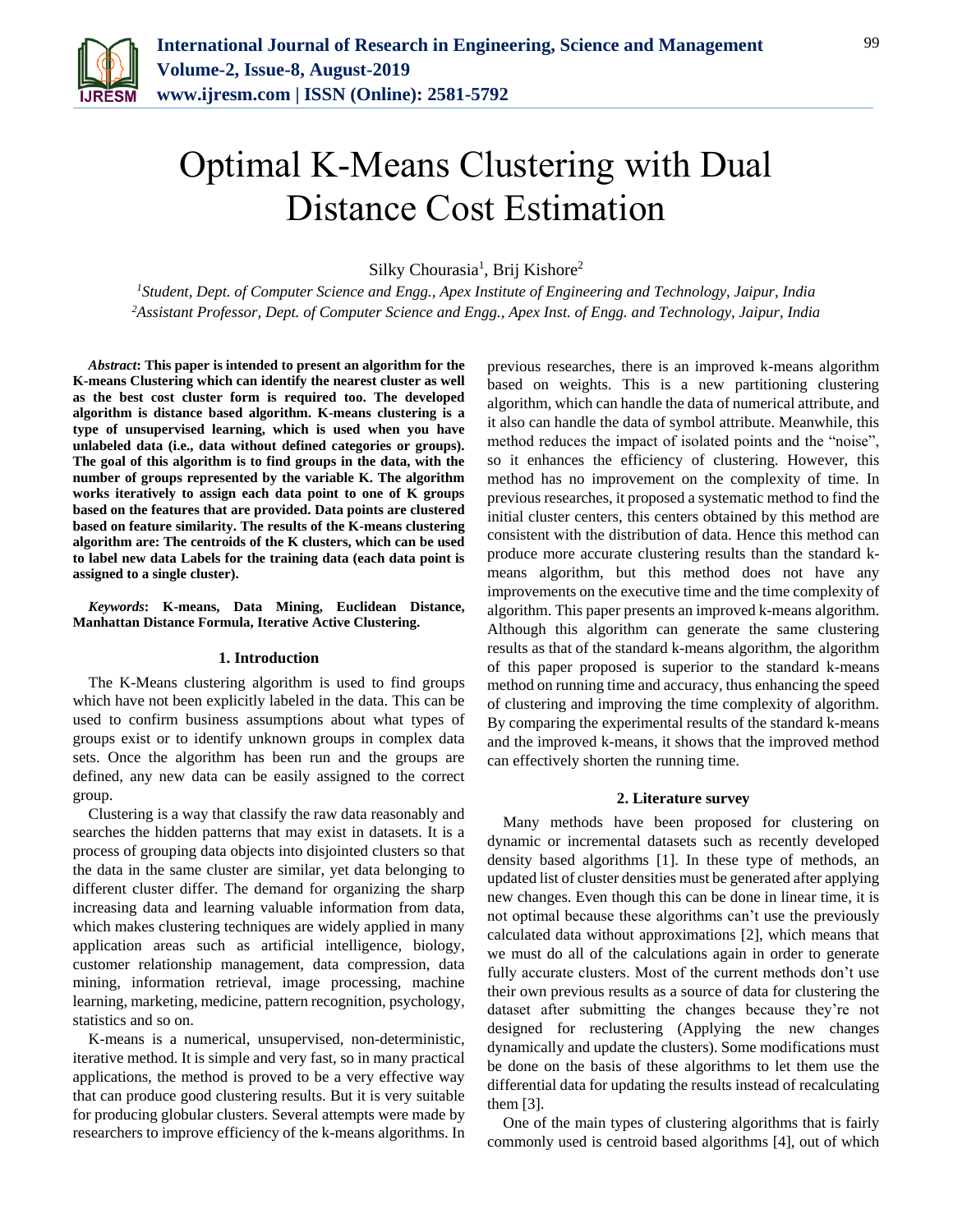

K-means is the most commonly-used. The basic K-means method was proposed by Lloyd in 1957 [5]. Since then, many researchers worked to enhance K-means Clustering algorithm for different purposes. Some tried to accelerate the algorithm by reducing the redundant centroid calculations with mathematical approaches, for example by using triangle inequality [6] or by using KD-trees [7] or blacklisting methods [8]. Elkan's proposed method [9], defines an upper bound for each node based on its distance to its current cluster centroid. It reduces the calculations by skipping the clusters where the node can't move on to, which accelerates K-means eventually. Hamerly proposed an- other similar algorithm [10] which was using the second nearest centroid for each node to determine a lower bound for them as well. Later, Drake and Hamerly proposed a better method for accelerating K-means by using adaptive distance bounds [11]. Another approach for accelerating K-means was filtering and ignoring the nodes that are not going to move to a new cluster anymore [12]. These methods use an extra dataset to keep track of the closer nodes to centroids. It's not possible to determine which version will work faster on a certain dataset before testing it, as the initializing factors (how first centroids were chosen and the number of clusters - K) and nodes density (the structure of dataset) have direct effects on these methods efficiency. However, the presented test results show that Hamerly enhancements are doing generally better on some typical datasets [13].

Another type of proposed enhancements on K-means was trying to increase the algorithm accuracy [14]. For that, one needs to define the meaning of accuracy as "clustering is in the eyes of beholder" [15] meaning one's definition of a "correct" clustering on a specific dataset depends on what they expect from the clustering system.

Some others were focused on implementing K-means on data with specific requirements. For example, some requirements are using it on data with more dimensions [16] or using it on peer to peer networks and mobile networks [17]. As we can't always have a server to do the calculations, these enhancements rely on their predictions and local synchronization to achieve an acceptable result. These algorithms are trying to converge on a set of centroids that are as close as possible to the centroids that would have been produced if the data from all the nodes were first centralized then K-means were run [16]. In other words, they use a nearly accurate cluster map to cover the peer to peer relationship between the separated nodes in the graph. Recently, a lot of developments, protocols, and algorithms have been proposed that are following the same trend [17].

Furthermore, to be able to use clustering or re-clustering algorithms in practice (for example in image processing and computer vision [18] or for Routing [19] some modifications had been done on them. These algorithms are enormously better than the theoretical older and original versions for their specific applications.

Another enhancement was improving K-means to be able to

keep producing results in a dynamic network [20]. When we use the term "Dynamic Network" we refer to a network that is changing over time. Most of these enhanced algorithms, will only apply the change on the cluster which had the node originally (if the change is a node removal) or the one which is getting this new node (if the change is a node addition) and will ignore the impact of that change on other clusters because they want to re-cluster dynamically [21]. The only update these algorithms will do is to notify all the clusters about the centroid movements to keep the whole clustering system valid, but the result is not optimal. Since the movement impact on neighbor clusters was ignored, there might be nodes in that neighborhood which are not in a cluster with the nearest centroid [22].

The amount of the nodes that are not optimally clustered will aggrandize over time, which will increase the clustering error after a long stream of changes are applied on the network [23]. That is why making sure the algorithm will stay valid overtime was another challenge in this topic. Several methods for working on dynamic incremental networks [24] have been purposed. The core idea of all of these approaches is to use the last valid clustered network and the set of centroids of that network to re-initialize the original algorithm on the whole network.

Re-clustering and determining the best cluster for the nodes in an online data stream is the state of the art. The suggested algorithms will work on any cluster shape but they can only work on inserted nodes and won't consider node removals so these algorithms can't consider the changing in the location of nodes or node links [25]. In addition, we can use the mathematical basis of the still fairly used centroid based clustering algorithms to achieve a better result.

# **3. Proposed algorithm**

K-means classical method works over the fix cluster count, however in this paper an algorithm with multiple cluster count and hence an optimal cluster is picked from all the generated clusters. A dataset of any length can be taken as an input, source of it here in this thesis is UC Irvine. Also the length of the dataset for the test purposes varies from 20 to 1000 depending upon the availability of the system hardware.

The algorithm works over the principle of selecting the optimal cluster out of the numerous cluster on the basis of the shortest distance between the centroids and the participant points of the workspace selected for the clustering.

Proposed methodology works over creating 9 cluster starting with 2 clusters and maximum it goes up to 10 clusters in which the participating data of the dataset gets clustered, for selecting the centroid a MATLAB script is designed which on the basis of number of clusters required selects the centroid from the dataset.

On further processing the algorithm uses the Euclidean and the Manhattan Distance formula for calculating the distance between the centroids and the rest of the dataset values or coordinates.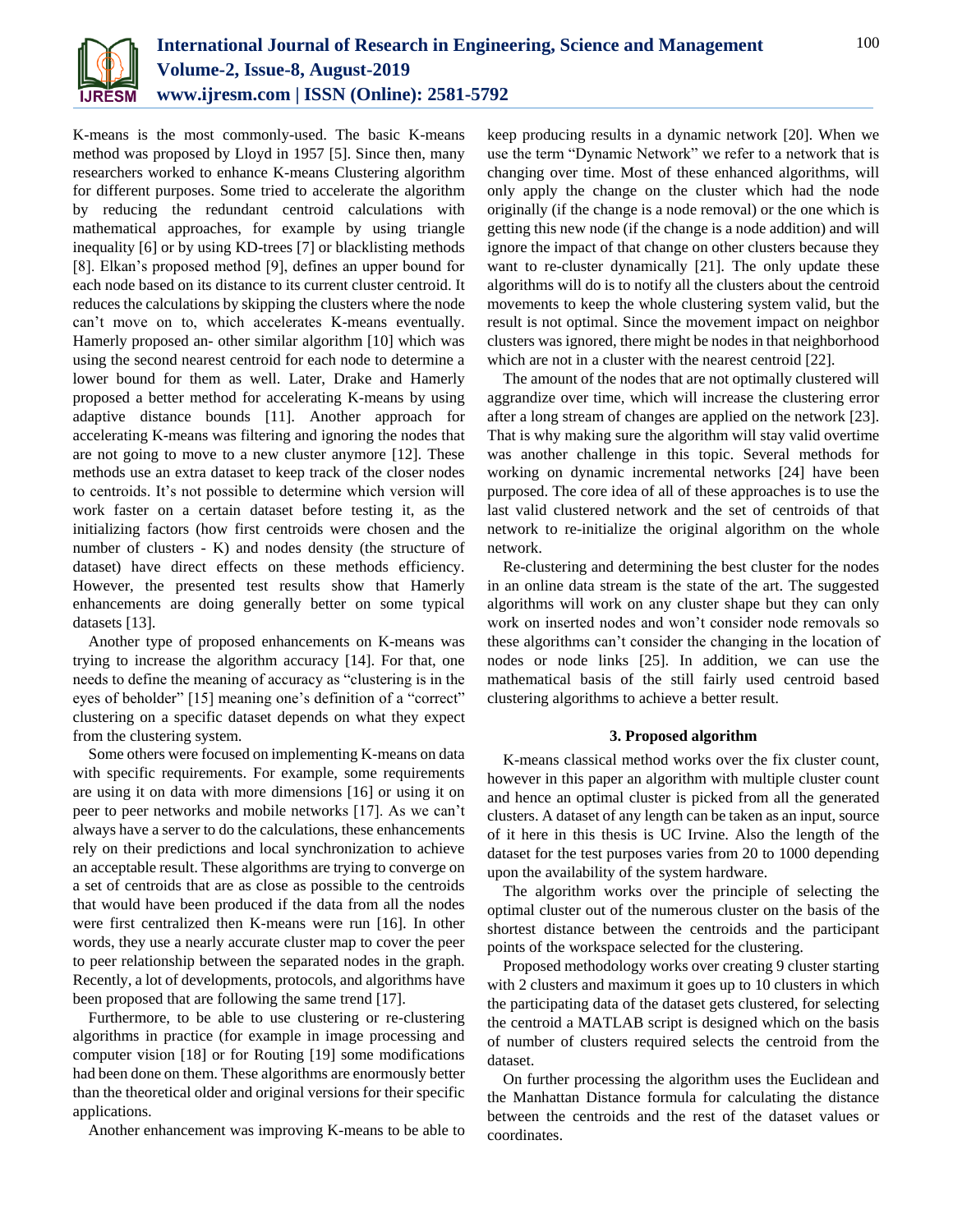

The Euclidean distance or Euclidean metric is the "ordinary" straight-line distance between two points in Euclidean space. With this distance, Euclidean space becomes a metric space. The associated norm is called the Euclidean norm. Older literature refers to the metric as the Pythagorean metric.

$$
d(\mathbf{p},\mathbf{q})=d(\mathbf{q},\mathbf{p})=\sqrt{(q_1-p_1)^2+(q_2-p_2)^2+\cdots+(q_n-p_n)^2}
$$

The Manhattan distance function computes the distance that would be traveled to get from one data point to the other if a grid-like path is followed. The Manhattan distance between two items is the sum of the differences of their corresponding components.

$$
d_1(\mathbf{p},\mathbf{q})=\|\mathbf{p}-\mathbf{q}\|_1=\sum_{i=1}^n|p_i-q_i|,
$$

On the successful cluster creation algorithm will calculate the shortest median distance amongst all the clusters either by the Euclidean distance formula or by the Manhattan distance formula.

# **4. Result**

Proposed K-Means method omits the dilemma of selecting the most optimal cluster formed amongst the n number of clusters also it saves a lot of data mining which may require more memory and more hardware for its processing.

The presented figure shows the generated cluster distances and finds the best cost amongst all the clusters.

Figure 2 shows the sample cluster formed over a 2 plot of MATLAB test environment.

|        | Average Distance for 2 Cluster formation: 1.243589e+02 |
|--------|--------------------------------------------------------|
|        | Elapsed time is 23.042689 seconds.                     |
|        | Average Distance for 3 Cluster formation: 2.236068e+00 |
|        | Elapsed time is 22.932400 seconds.                     |
|        | Average Distance for 4 Cluster formation: 0            |
|        | Elapsed time is 23.246510 seconds.                     |
|        | Average Distance for 5 Cluster formation: 0            |
|        | Elapsed time is 23.130781 seconds.                     |
|        | Average Distance for 6 Cluster formation: 2.715225e+00 |
|        | Elapsed time is 23.328370 seconds.                     |
|        | Average Distance for 7 Cluster formation: 4.154558e+00 |
|        | Elapsed time is 23.448862 seconds.                     |
|        | Average Distance for 8 Cluster formation: 6.946722e+00 |
|        | Elapsed time is 23.549832 seconds.                     |
|        | Average Distance for 9 Cluster formation: 0            |
|        | Elapsed time is 23.696617 seconds.                     |
|        | Average Distance for 10 Cluster formation: 0           |
|        | Elapsed time is 23.661148 seconds.                     |
|        | Minimum exhibited distanc or cost is: 2.236068e+00     |
| $\sim$ |                                                        |

#### Fig. 1. Best Cost Calculations



Fig. 2. Cluster Plot

# **5. Conclusion**

This paper presented an overview on optimal K-Means clustering with dual distance cost estimation

#### **References**

- [1] Aaron, B., Tamir, D. E., Rishe, N. D., & Kandel, A. (2014). Dynamic incremental K-means clustering. In Proceedings of computational science and computational intelligence (CSCI): 1 (pp. 308–313).
- [2] Aggarwal, C. C. (2013). A survey of stream clustering algorithms. In Data clustering algorithms and applications (pp. 231–258). Taylor & Francis.
- [3] Aggarwal, C. C., Wolf, J. L., Yu, P. S., Procopiuc, C., & Park, J. S. (1999). Fast algorithms for projected clustering. ACM SIGMoD Record, 28 (2), 61–72.
- [4] Kriegel, H. P., Kroger, P., Sander, J., & Zimek, A. (2011). Density-based clustering. Wiley Interdisciplinary Reviews: Data Mining and Knowledge Discovery, 1 (3), 231–240.
- [5] Krishna, K., & Murty, M. N. (1999). "Genetic K-means algorithm. IEEE Transactions on Systems, Man, and Cybernetics, Part B (Cybernetics), 29 (3), 433–439.
- [6] Likas, A., Vlassis, N., & Verbeek, J. J. (2003). "The global k-means clustering algo- rithm. Pattern recognition, 36 (2), 451–461.
- [7] Lin, C. R., & Gerla, M. (1997). Adaptive clustering for mobile wireless networks. IEEE Journal on Selected areas in Communications, 15 (7), 1265–1275.
- [8] Lloyd, S. (1982). Least squares quantization in PCM. IEEE Transactions on Information Theory, 28 (2), 129–137.
- Lua, E. K., Crowcroft, J., Pias, M., Sharma, R., & Lim, S. (2005). A survey and compar- ison of peer-to-peer overlay network schemes. IEEE Communications Surveys & Tutorials, 7 (2), 72–93.
- [10] MacKay, D. (2003). Chapter 20. An example inference task: Clustering" (PDF). In Information Theory, inference and learning algorithms (pp. 284–292). Cambridge University Press.
- [11] Mobasher, B., Cooley, R., & Srivastava, J. (1999). "Creating adaptive web sites through usage-based clustering of URLs. In Proceedings of knowledge and data engineering exchange, 1999. (KDEX'99) (pp. 19– 26).
- [12] Mohammed, R. S., Abbood, F. H., & Yousif, I. A. (2016). "Image encryption technique using clustering and stochastic standard map. In Proceedings of multidisciplinary in IT and communication science and applications (AIC-MITCSA (pp. 1–6).
- [13] Nidoy, E. W. k-MACE clustering for gaussian Gaussian clusters.
- [14] Nguyen, J., Thuy, T. T., & Armitage, G. (2008). A survey of techniques for internet traffic classification using machine learning. IEEE Communications Surveys & Tu- torials, 10 (4), 56–76.
- [15] Papadopoulos, S., Kompatsiaris, Y., Vakali, A., & Spyridonos, P. (2012). "Community detection in social media. Data Mining and Knowledge Discovery, 24 (3), 515–554.
- [16] Pelleg, D., & Moore, A. (1999). Accelerating exact k-means algorithms with geometric reasoning. In Proceedings of the fifth ACM SIGKDD international conference on knowledge discovery and data mining (pp. 277–281).
- [17] Pena, J. M., Lozano, J. A., & Larranaga, P. (1999). An empirical comparison of four initialization methods for the k-means algorithm. Pattern Recognition Letters, 20 (10), 1027–1040.
- [18] Pham, D. T., Dimov, S. S., & Nguyen, C. D. (2004). An Incremental Kmeans algorithm. Proceedings of the Institution of Mechanical Engineers, Part C: Journal of Mechanical Engineering Science, 218 (7), 783–795.
- [19] Phillips, S. J. (2002). "Acceleration of k-means and related clustering algorithms. In Proceedings of workshop on algorithm engineering and experimentation: (pp. 166–177).
- [20] Piatetsky-Shapiro, G. (1996). In Usama M. Fayyad, Padhraic Smyth, & Ramasamy Uthurusamy (Eds.). Advances in knowledge discovery and data mining: 21.
- [21] Menlo Park: AAAI press. Portnoy, L., Eskin, E., & Stolfo, S. (2001). "Intrusion detection with unlabeled data using clustering. In Proceedings of ACM CSS workshop on data mining applied to security (DMSA-2001).
- [22] Pukhrambam, P., Bhattacharjee, S., & Das, H. S. (2017). A multi-level weight based routing algorithm for prolonging network lifetime in cluster